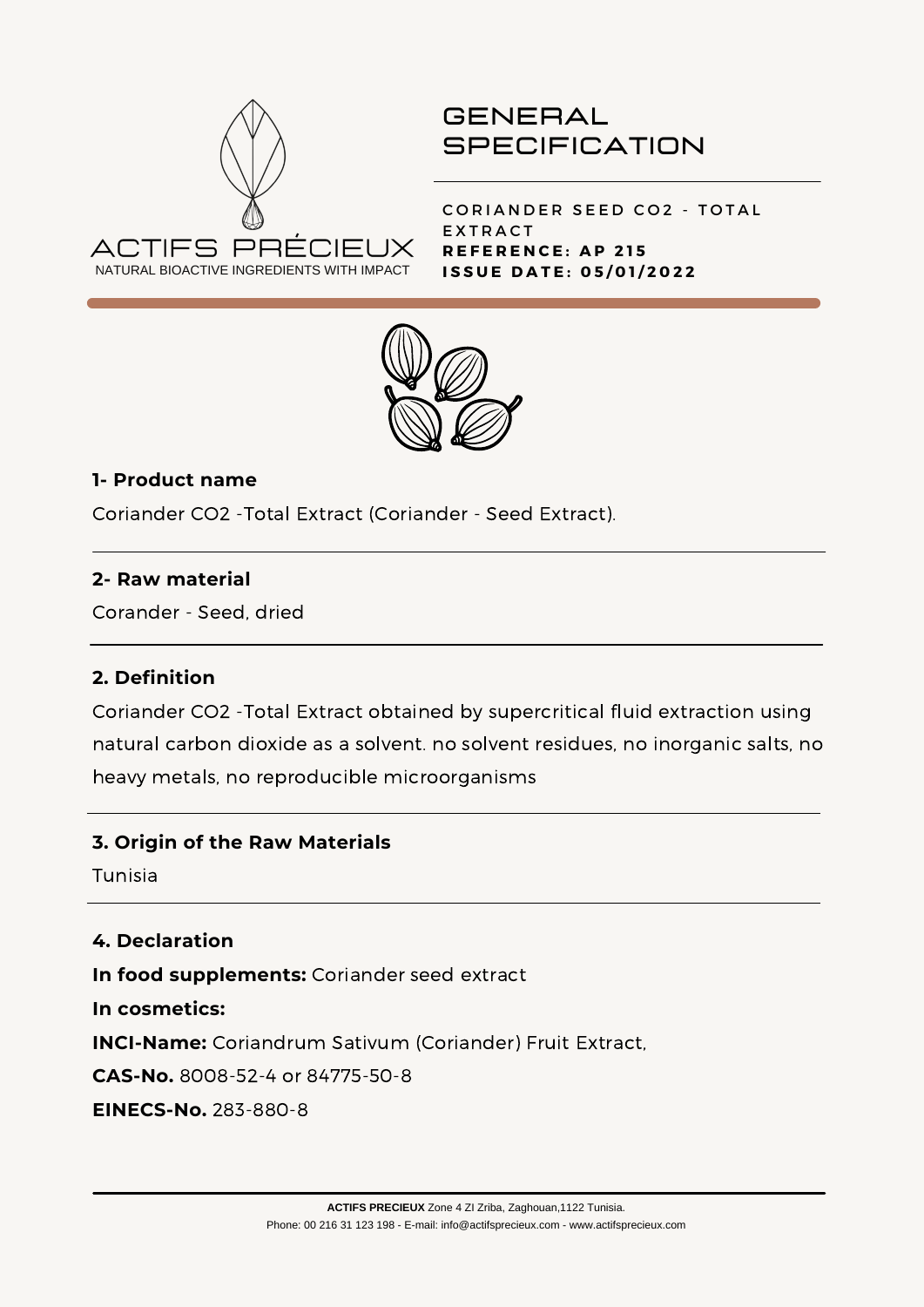

CORIANDER SEED CO2 - TOTAL **EXTRACT R E F E R E N C E : A P 2 1 5 I S S U E D A T E : 0 5 / 0 1 / 2 0 2 2**

#### **5. Field of Use**

#### **In food supplements:**

Coriander extract contains nutrients like fat, proteins, vitamins minerals etc. Its health benefits activities ranging from antibacterial to anticancer activities. Most important and well characterized property of coriander is its use as antioxidant. It might help people with conditions such as [indigestion,](https://www.medicinenet.com/dyspepsia/article.htm) [c](https://www.medicinenet.com/gas/symptoms.htm)[onstipation](https://www.medicinenet.com/constipation_myths_facts_pictures_slideshow/article.htm)[,](https://www.medicinenet.com/gas/symptoms.htm) or intestinal gas. Coriander also reduce muscle [spasms](https://www.medicinenet.com/muscle_spasms/article.htm) in the gut. This might help treat stomach conditions such as [diarrhea](https://www.medicinenet.com/diarrhea_digestive_problem_food_pictures_slideshow/article.htm).

#### **In cosmetics:**

The extract prevents inflammation by boosting skin's natural defense for calming and soothing effects.

Its anti-inflammatory properties are proved in Vito through significant reduction of cytokine gene expression. It helps to reduce skin irritation & redness

#### **In food:**

The Coriander seed extract can be used as a flavouring for desserts, spirits and liqueurs. But also as a spice extract in hearty dishes

### **6. Organoleptic description**

Golden yellow, at room temperature clear liquid with typical smell and taste.

### **7. Ingredients**

100 % Coriander seed CO2-to extract

### **8. Composition**

Coriander extract is specially designed to deliver a unique composition rich in fatty oil, petroselinic acid, and a combination of diterpenoid compounds. folène.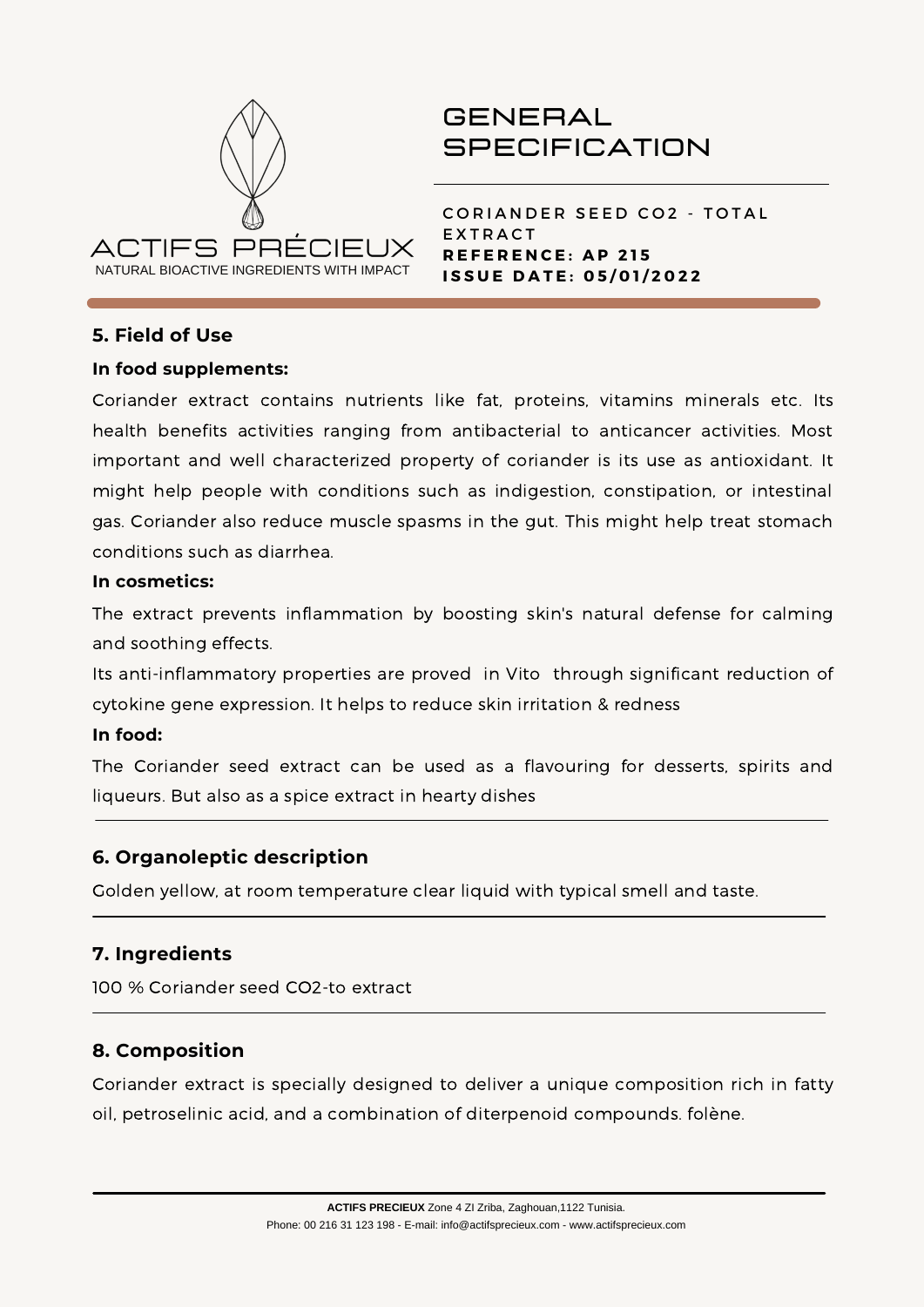

CORIANDER SEED CO2 - TOTAL **EXTRACT R E F E R E N C E : A P 2 1 5 I S S U E D A T E : O 5 / 0 1 / 2 0 2 2**

## **9. Regulation**

The product complies with the requirements of Regulation (EC) No.1334/2008 on flavourings and with the requirements of Regulation (EC) No.1223/2009 on cosmetic products in the currently valid version.

### **10. REACH - Status**

**The substance is exempted from registration under annex V entry 9 of the reach regulation(EC) No 1907/2006.**

#### **11. Handling**

Warm up 40°C (104°F) and mix before use.

#### **12. Transport**

No dangerous good in the sense of the transport regulations.

#### **13. Storage Recommendations**

Stable for at least **5 years** when stored in its original package, tightly sealed in a cool (46-90ºF)and dry location out of heat and light. Storage under inert gas

#### **14. Packaging**

Aluminum can 5 kg (Certified ONU). Aluminum can 32 kg (Certified ONU). Sample available upon request.

### **15. Solubilities**

Water: Insoluble Alcohol: Insoluble Fixed Oil: Soluble